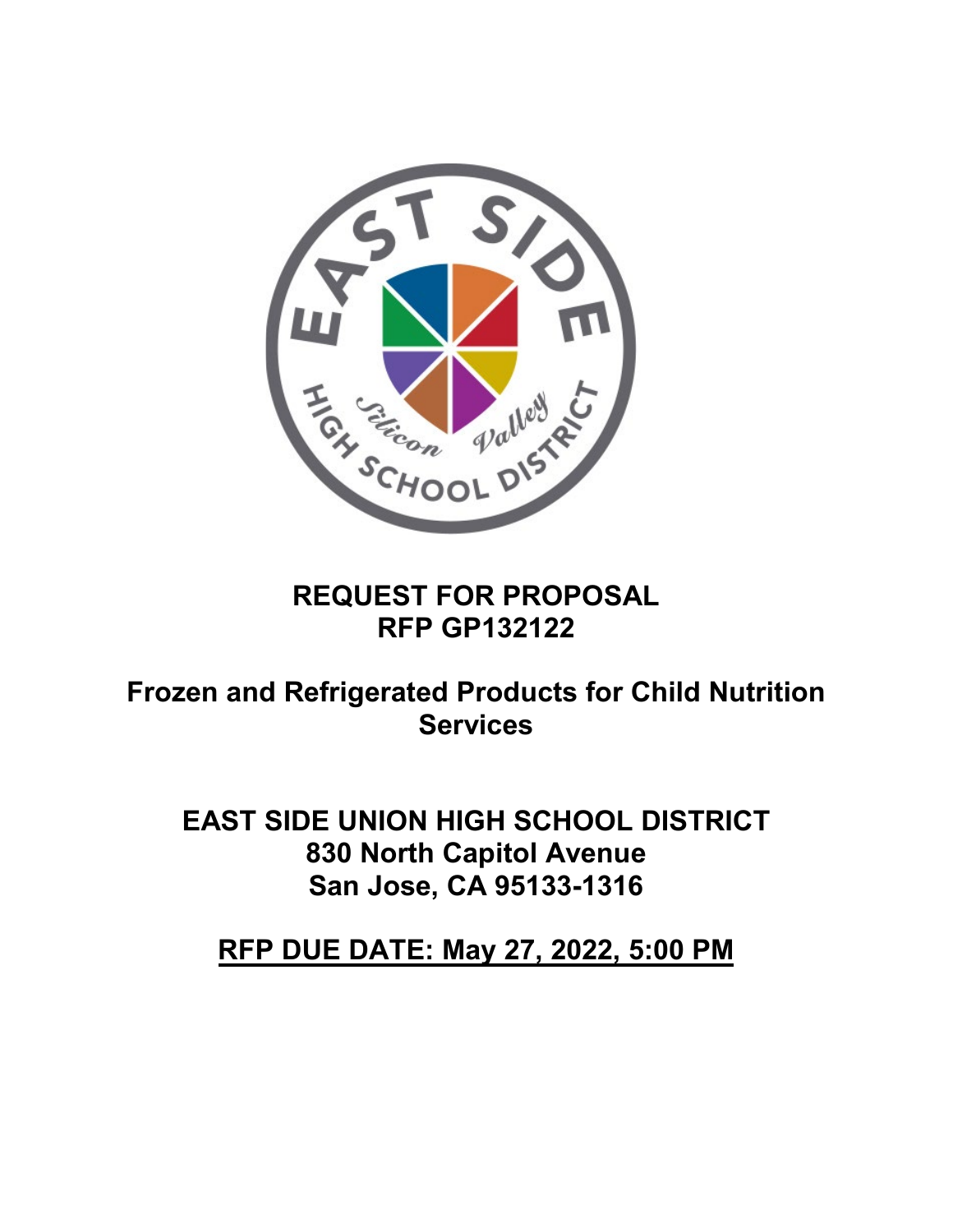#### **Notice to Vendors**

The Board of Trustees of the East Side Union High School District (ESUHSD) is requesting proposals for the award of purchase order contract for the purchase of **Frozen and Refrigerated Products for Child Nutrition Services** in accordance with the minimum specifications included herein. Prices are to be quoted F.O.B. Destination: Multiple Destinations.

PlanetBids is a web enabled procurement and electronic bidding system. In order to begin bidding for this RFP the Vendor must first register, for free, online: <http://www.planetbids.com/portal/portal.cfm?CompanyID=24763>

As a registered and approved vendor within our vendor database, you will be automatically notified of bid alerts, bid changes or updates and addenda. All bid related information is located within the different tabs of the bid detail. Only applicable tabs will be available within the bid.

To download a copy of the line item, register and login to PlanetBids, double click on the Project Title you wish to bid on. Once the bid is open select the Line Items tab. In the top right corner click on Export. Save file under desired folder and name.

Copies of the RFP, including forms that need to be completed and submitted, can be downloaded from the PlanetBids website.

All proposals are to be submitted electronically via PlanetBids on or before **May 12, 2022**. All necessary documentation for this RFP can be downloaded via the PlanetBids website.

Contact Person: Phuong Nguyen/Senior Contract Specialist Phone: 408-347-5073

#### **Paper RFPs will not be accepted**. **We are only accepting electronic RFPs via PlanetBids.**

No vendor may withdraw any proposal for a period of ninety (90) calendar days after the date set for the proposal submittal deadline. A successful respondent vendor shall not be relieved of the proposal submitted without the District's consent, which relief the District may grant or deny in its discretion.

ESUHSD will review the responses, contact references, and complete a weighted scoring matrix for each respondent vendor.

ESUHSD reserves the right to accept or reject any item or group(s) of items of a proposal. ESUHSD also reserves the right to waive any minor informality or irregularity in any proposals. Additionally, ESUHSD may, for any reason, decide not to award an agreement as a result of this RFP, or to reissue the RFP.

There will not be a formal public opening for this RFP. After the recommendation for the purchase order contracts award is submitted to the Board of Trustees for approval, all proposals will be available for public review.

For assistance with eBidding, please refer to the eBidding User Guide. To locate the eBidding Users Guide, click on "Place eBid". After you have accepted the terms and conditions, click the "?" (Red question mark) located at the upper right of the page to access the PlanetBids Support Page. Here you can view Frequently Asked Questions, download the eBidding Users Guide or open a support ticket for further assistance.

The User Guide can be downloaded from the vendor portal or by following this link: <https://www.planetbids.com/UsersGuides/PlanetBids%20BidsOnline%20Users%20Guide.pdf>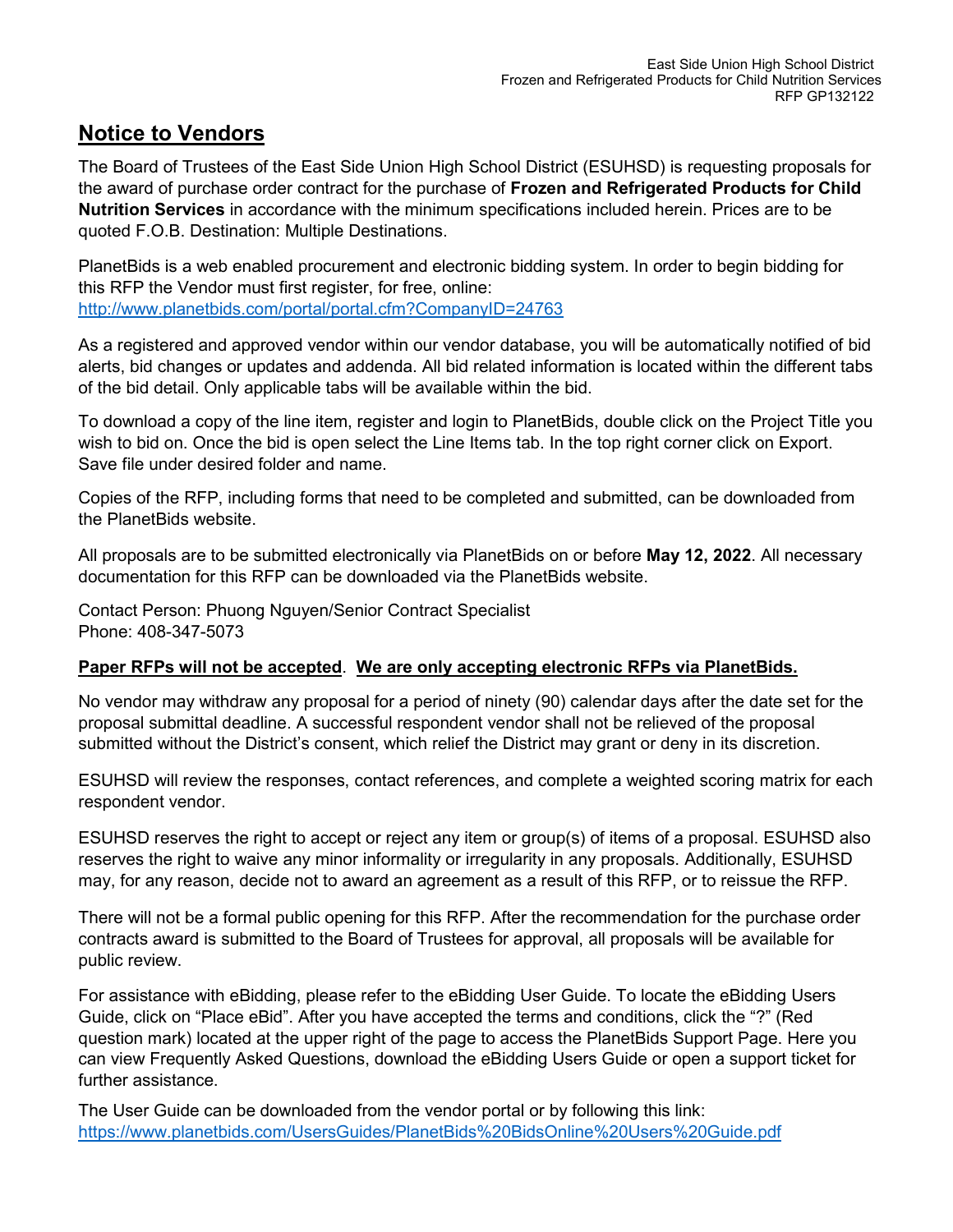If you are having technical issues downloading or submitting your bid documents please contact Planet Bids Directly at (818) 992-1771.

# **Proposed Timeline**

The following is the anticipated timeline of events for this RFP. ESUHSD may change the estimated dates and processes as deemed necessary.

| May 12, 2022  | <b>Publish Request for Proposals</b>                                   |  |
|---------------|------------------------------------------------------------------------|--|
| May 20, 2022  | Last day for submissions of questions and/or clarifications by 1:00 PM |  |
| May 27, 2022  | Proposals Due electronically only on PlanetBids by 5:00 PM             |  |
| June 23, 2022 | Award presented to the Board of Trustees                               |  |
| July 1, 2022  | Contract start date - PO issuance                                      |  |

# **Addenda**

The ESUHSD may modify this RFP, any of its key action dates, or any of its attachment, prior to the proposal submittal date. Addenda will be numbered consecutively as a suffix to the RFP reference number. Addenda shall be available for public view on PlanetBids. It is the Respondent Vendor's responsibility to ensure they have incorporated all addenda. Failure to acknowledge incorporated addenda will not relieve the Respondent Vendor of the responsibility to meet all terms and conditions of this RFP and any subsequent addenda.

#### **Inquiries and/or Clarifications**

Any requests for clarification of the RFP shall be made via PlanetBids only, under the "Q&A" tab, no later than **May 20, 2022 1:00 PM.**

All responses to questions/clarifications will be posted to the PlanetBids website. If any addenda are issued, they too shall be posted to the PlanetBids website. It is the Respondent Vendor's responsibility to review PlanetBids for any responses and/or addenda.

ESUHSD is responsible only for what is expressly stated within this RFP and any authorized written addenda thereto. ESUHSD is not responsible for and will not be bound by any person not authorized to act on its behalf.

*As of the issuance date of this RFP and continuing until the final date for submission of proposals, contact with ESUHSD employees is strictly limited. All personnel representing ESUHSD are specifically directed not to hold meetings, conferences or technical discussions with any vendor for purposes of responding to this RFP. Any vendor found to be acting in any way contrary to this directive will be disqualified from entering into any contract that may result from this RFP.*

#### **Submission of RFP Proposals**

Please review this RFP carefully before responding to ensure that all procedural, system and contractual requirements are fully understood. Failure to adhere to all requirements will disqualify the proposal.

**Proposals must be submitted no later than May 27, 2022 5:00 PM**.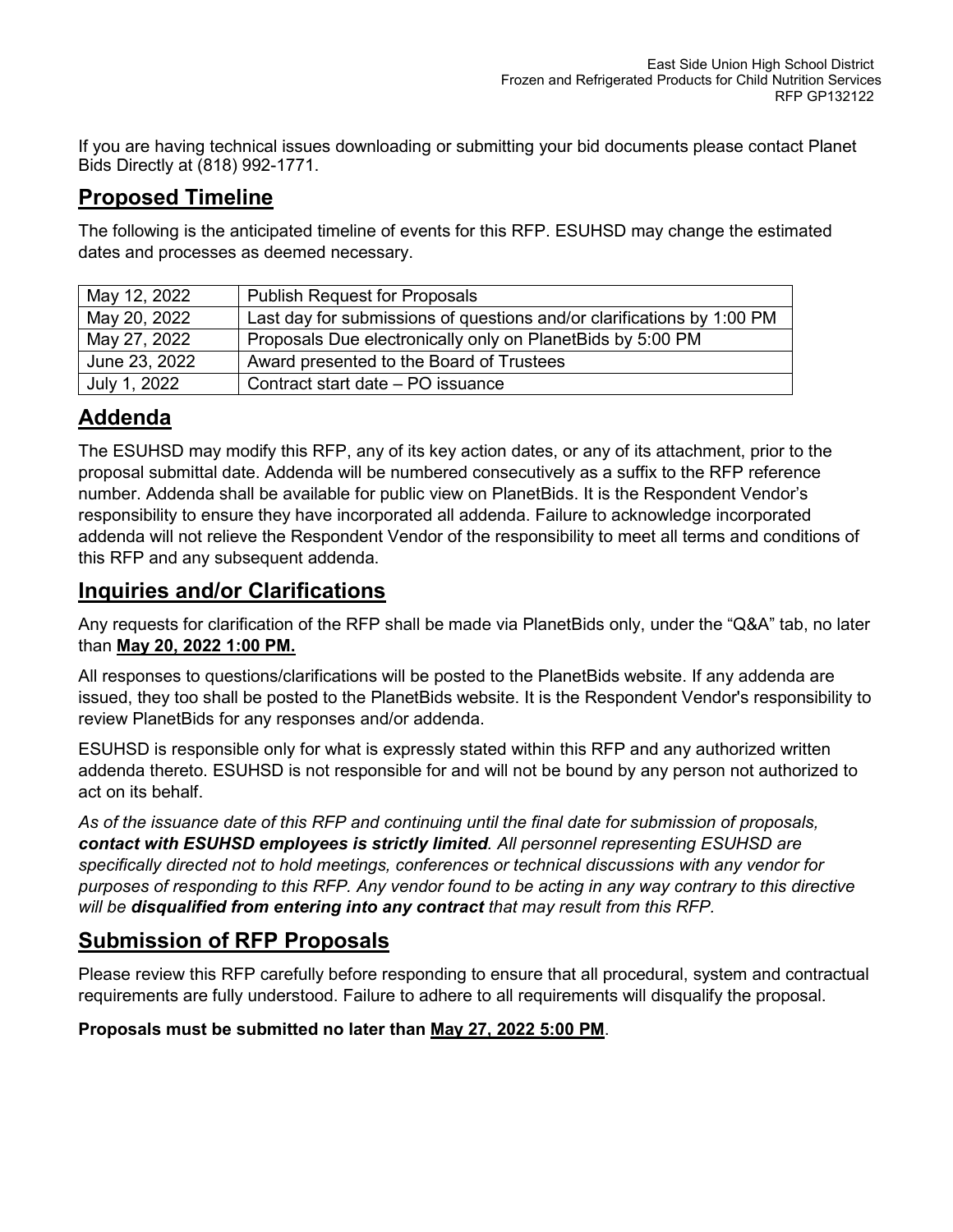# **Evaluation Criteria**

The following is the criteria by which ESUHSD will evaluate proposals submitted in response to this RFP.

| <b>RFP Evaluation Criteria</b>                |      |  |  |
|-----------------------------------------------|------|--|--|
| Price                                         |      |  |  |
| <b>Product Specifications</b>                 |      |  |  |
| Adherence to RFP Requirements                 |      |  |  |
| <b>Vendor Qualifications/Past Performance</b> |      |  |  |
| Total                                         | 100% |  |  |

#### **District Overview**

ESUHSD encompasses a 180 square mile area of San Jose, bordering on "Silicon Valley" in Santa Clara County. It is one of California's largest high school districts (grades 9-12) with an enrollment of approximately 22,576 students. ESUHSD operates twelve comprehensive high schools, one continuation high school, three alternative schools and eight charter schools. The charter schools serve an additional 3,961 students. ESUHSD also administers an Adult Education Program that serves over 8,100 adults.

As one of the largest school districts in the area, our participation rates for food for CNS are outstanding. Each day the district will serve over 5,000 breakfasts 8,000 lunches and 1,500 suppers. ESUHSD operates 11 fully functioning production sites where food will be dropped daily (list of locations is under product specifications). Within these 13 sites, 40 programs participate in food programs, everything from our traditional schools, to charter schools and county programs.

COVID-19 has altered the way meals are prepared, served and distributed to families in the East Side Union High School District community. Estimated quantities and dates of service are subject to change based on county, state and/or federal guidelines.

#### **Purpose of the Proposal**

The Purpose of this request for proposal (RFP) is to solicit proposals from qualified vendors to provide ESUHSD with pricing for various frozen and refrigerated food commodities for the self-operated Child Nutrition Service program at East Side Union High School District.

#### **Product Specifications**

Materials furnished must conform to the specifications and will be subject to the inspection and approval of the ESUHSD's General Purchasing Department. Qualifications or changes in specifications prior to RFP opening must be in writing. Only written qualifications or changes will be valid and must accompany the vendor's documents. All specifications are minimal requirements that must be met or exceeded. Alternate proposals submitted on forms other than those supplied by the ESUHSD will negate all proposals submitted under that item.

All refrigerated foods must be stored between 32-40°, and be delivered in a refrigerated vehicle and received at or below 40° F. Frozen foods must be delivered in a vehicle that has a freezer and received in a frozen state. All goods must be delivered in good condition.

All drop shipments must reference ESUHSD purchase order and must be made at the scheduled time. Shipments will be delivered 4 days a week to the East Side Union High School Site Kitchens as listed below: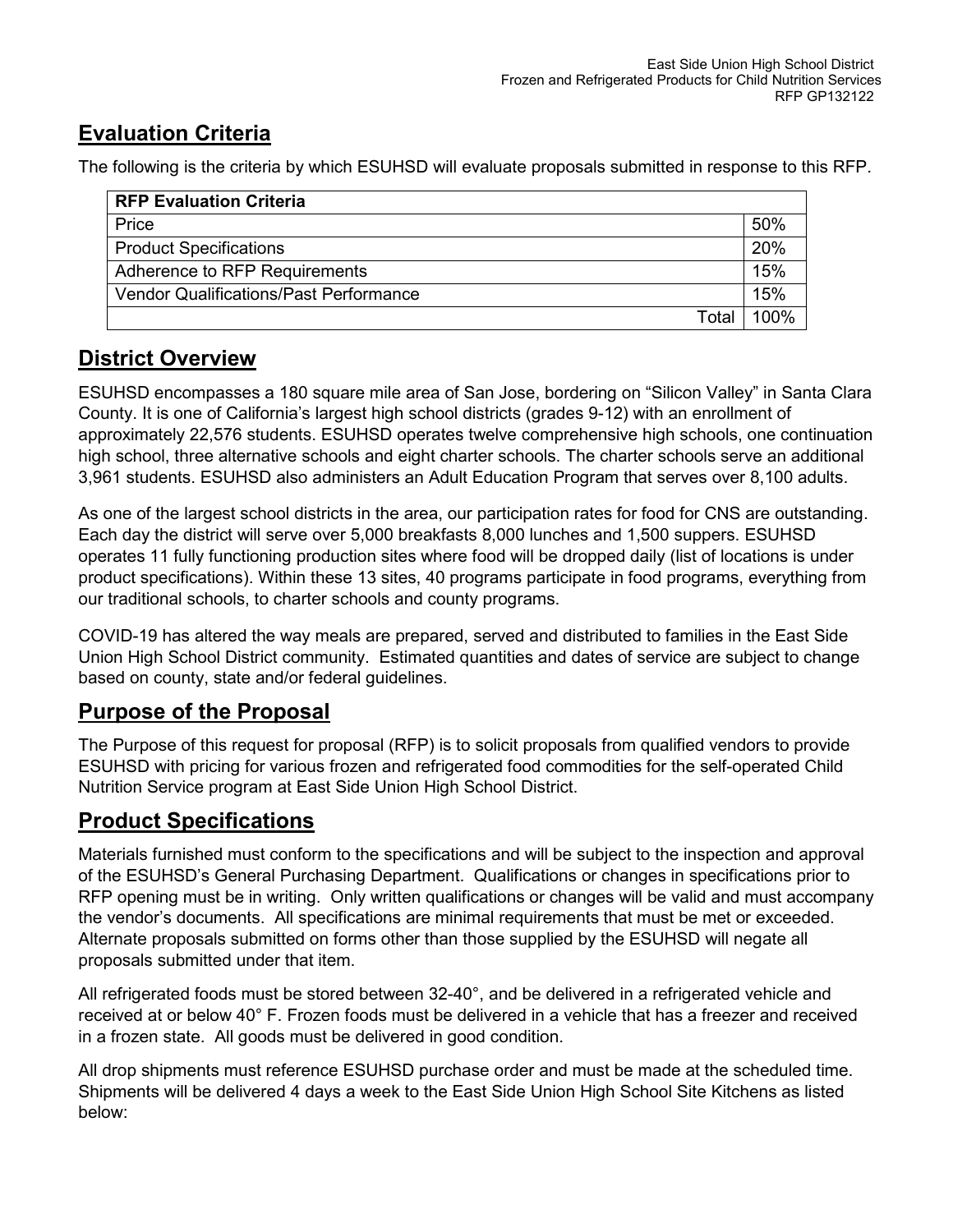| Andrew P. Hill High School          | 3200 Senter Road         |  |  |
|-------------------------------------|--------------------------|--|--|
|                                     | San Jose, CA 95111       |  |  |
| Calero High School                  | 420 Calero Avenue        |  |  |
|                                     | San Jose, CA 95123       |  |  |
| Evergreen Valley High School        | 3300 Quimby Road         |  |  |
|                                     | San Jose, CA 95148       |  |  |
| Independence High School            | 617 N Jackson Ave        |  |  |
|                                     | San Jose, CA 95133       |  |  |
| James Lick High School              | 57 North White Road      |  |  |
|                                     | San Jose, CA 95127       |  |  |
| Mt. Pleasant High School            | 1750 South White Road    |  |  |
|                                     | San Jose, CA 95127       |  |  |
| Oak Grove High School               | 285 Blossom Hill Road    |  |  |
|                                     | San Jose, CA 95123       |  |  |
| Piedmont Hills High School          | 1377 Piedmont Road       |  |  |
|                                     | San Jose, CA 95132       |  |  |
| Santa Teresa High School            | 6150 Snell Road          |  |  |
|                                     | San Jose, CA 95123       |  |  |
| Silver Creek High School            | 3434 Silver Creek Road   |  |  |
|                                     | San Jose, CA 95121       |  |  |
| W.C. Overfelt High School           | 1835 Cunningham Avenue   |  |  |
|                                     | San Jose, CA 95122       |  |  |
| Yerba Buena High School             | 1855 Lucretia Avenue     |  |  |
|                                     | San Jose, CA 95122       |  |  |
| Education Center (District Office - | 830 North Capitol Avenue |  |  |
| Warehouse)                          | San Jose, CA 95133       |  |  |
|                                     |                          |  |  |

Orders will be placed by school site managers or CNS staff on a weekly basis.

Delivery of products will be made, upon request from a qualified representative between the following hours: 4 days per week Monday thru Friday between 5:30am and 10:00am for all bid items.

ESUHSD and its sites follow USDA Component-Based Menu Plan. All food good deliveries to our facilities shall require nutrient information and/or CN labels.

All Respondent Vendors must provide the district with Hazardous Analysis and Critical Control Point (HACCP) information as required by state and federal guidelines upon request.

A. Individual Specifications:

ESUHSD does not guarantee orders of all or any amount of the estimated quantities specified in this RFP, nor shall ESUHSD be required to limit its orders. Respondent Vendors must specify minimum or maximum quantities or charges. Therefore, Respondent Vendors must state minimum shipments if minimums are required in the comments section. Products will be ordered on an "as-needed" basis. Orders requiring minimum amounts of product per shipment may affect bid awards.

Bidder shall provide "product code number" for each product bid.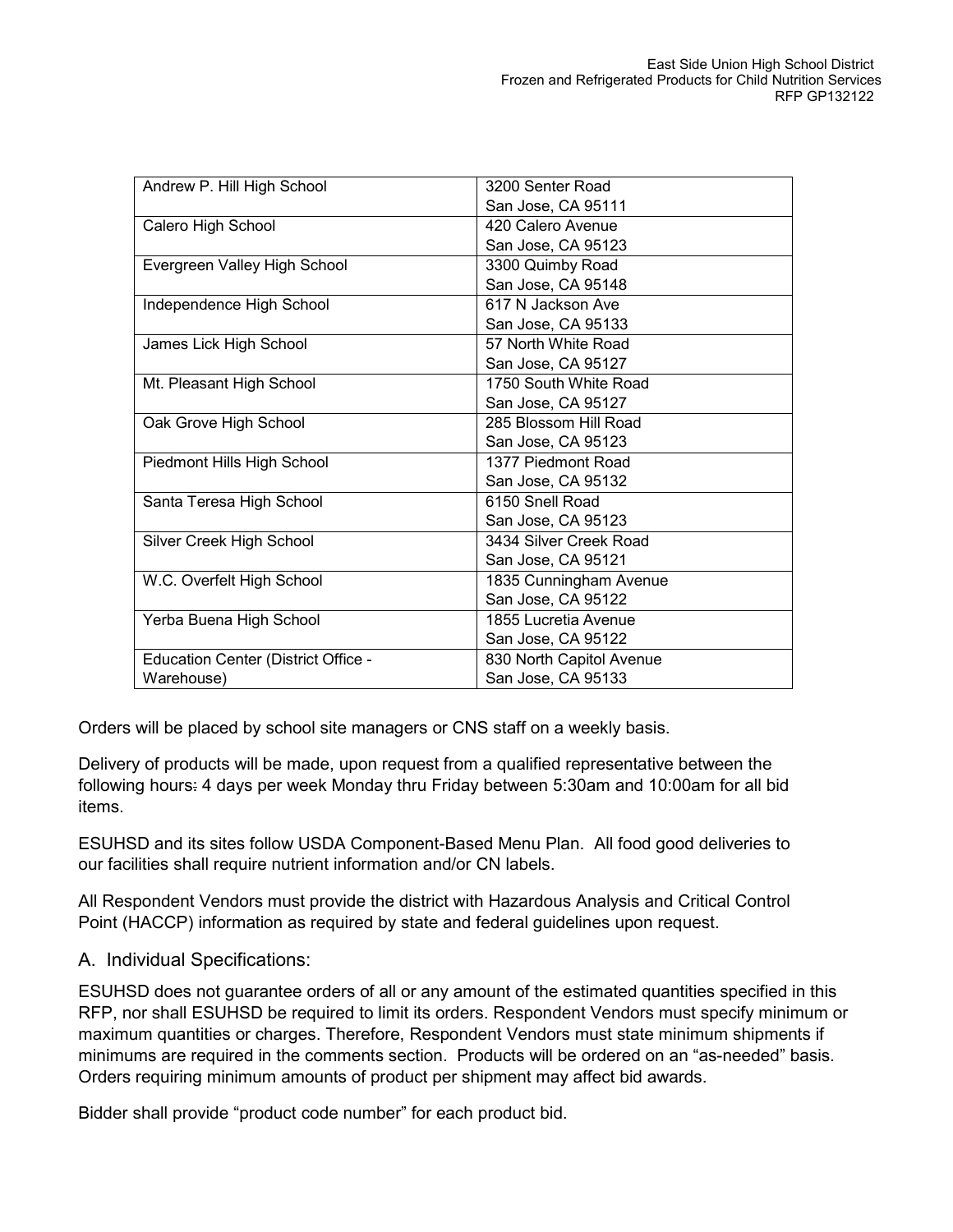Bidders will be required to provide nutritional information and CN labels or manufacturer's documentation that verifies product's contribution to the School Breakfast and/or Lunch pattern upon request.

Geographic preference (California) to the maximum extent feasible and appropriate for produce items.

ESUHSD must approve any produce items that are brought in from outside the United States.

Produce items, such as Salad Mix, Apples and Oranges will maintain a single set price throughout the year.

B. Federal Regulations for Food Items:

All food items must meet current federal, state, and local requirements – including, but not limited to sodium, whole grain, Smart Snack requirements.

#### **Buy American Requirements; Vendor Certification**

As required by the Buy American provision, all products must be of domestic origin as required by 7 CFR Part 210.21(d).

This District participates in the National School Lunch Program and School Breakfast Program and is required to use the nonprofit food service funds, to the maximum extent practicable, to buy domestic commodities or products for Program meals. A "domestic commodity or product" is defined as one that is either produced in the U.S. or is processed in the U.S. substantially using agricultural commodities that are produced in the U.S. as provided in 7 CFR Part 210.21(d).

Exceptions to the Buy American provision should be used as a last resort; however, an alternative or exception may be approved upon request. To be considered for the alternative or exception, the request must be submitted in writing to Julie Kasberger, Director of General Services (kasbergerj@esuhsd.org), and a minimum of 15 days in advance of delivery. The request must include the:

**A.** Alternative substitute(s) that are domestic and meet the required specifications:

- 1. Price of the domestic food alternative substitute(s); and
- 2. Availability of the alternative domestic substitute(s) in relation to the quantity ordered

**B.** Reason for exception: limited/lack of availability or price (include price):

- 1. Price of the domestic food product; and
- 2. Price of the non-domestic product that meets the required specification of the domestic product

ESUHSD requires suppliers to certify the food product was processed in the United States and certify the percentage of U.S. content, by weight or volume, in the food component or processed food products supplied to us. Each proposal submitted constitutes the respondent vendor's certification that all item(s) it supplies to ESUHSD in connection with this RFP will be produced and processed in the U.S. and contain over 51% of its agricultural food components, by weight or volume, from the U.S.

To ensure on-going compliance with the Buy American requirements, each contract with any vendor awarded a contract in connection with this RFP shall include the Buy American certification signed by the vendor.

# **Consolidated Appropriations Act of 2021 - PRU-12 China Prohibition Certification**

To ensure compliance with the Consolidated Appropriations Act of 2021 that was signed into law on December 27, 2020, all Child Nutrition Programs are prohibited from using federal funds to procure raw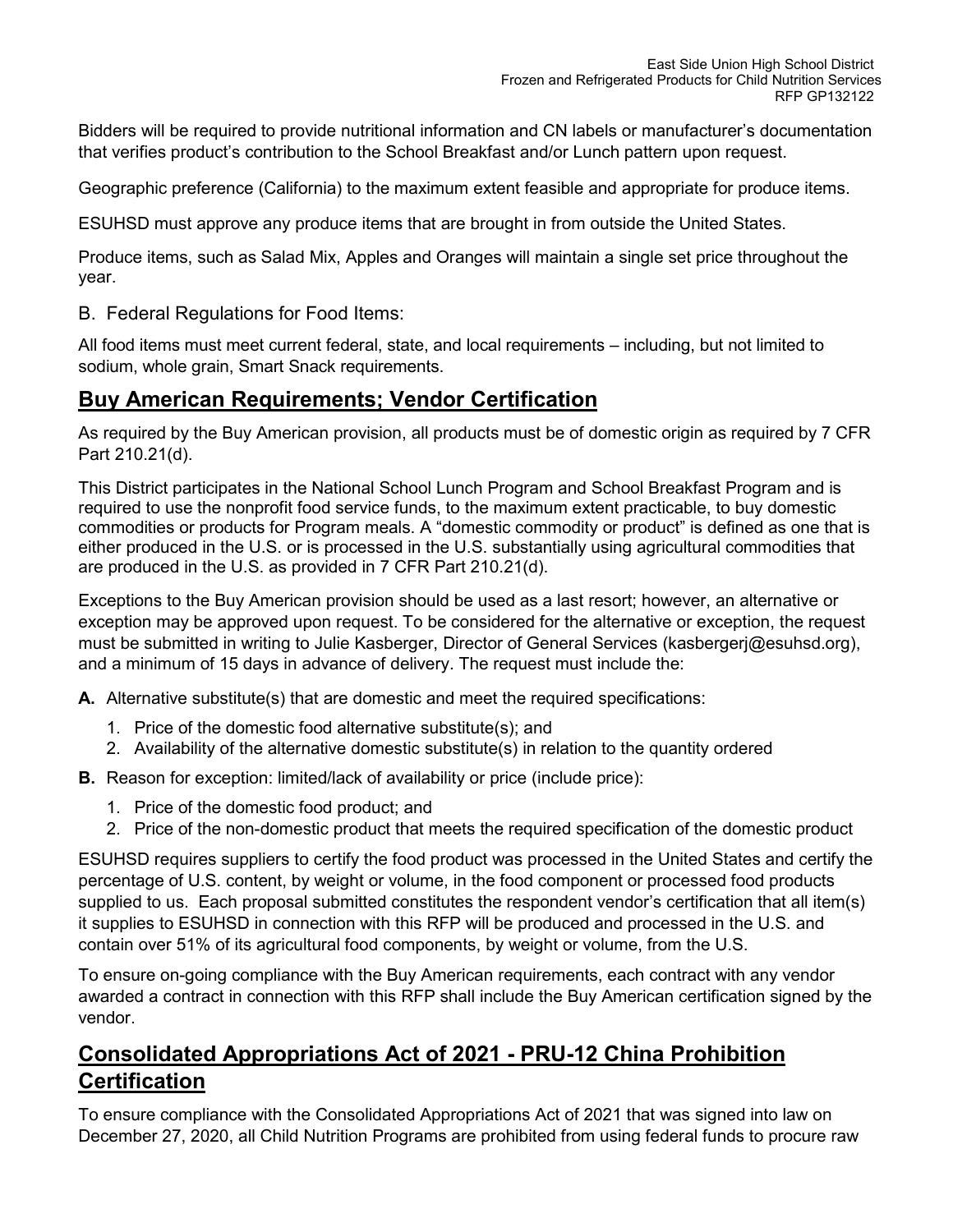or processed poultry products that are imported into the United States from the People's Republic of China. It is the East Side Union High School District's responsibility to ensure the country of origin for all nondomestic raw or processed poultry products, whether purchased directly by the Program Operator or on their behalf. The prohibition set forth in the Consolidated Appropriations Act of 2021 (Public Law 116– 260) Division A, Section 764, does not allow for any exceptions.

As such, East Side Union High School District requires certification of acknowledgment from their supplier, e.g., manufacturer, processor, or distributor, that acknowledges their agreement to comply with the prohibition stated within the Consolidated Appropriations Act of 2021 (Public Law 116–260).

#### **Contract Specifications:**

ESUHSD reserves the right to add or delete related items from the contract at any time during the period of the contract. ESUHSD reserves the right to cancel immediately any awarded contract for any reason determined by ESUHSD to be detrimental to the health and welfare of the students and school personnel or that seriously affects the quality of the service. ESUHSD will hold the Respondent Vendor in default if they have caused such condition to arise.

ESUHSD authorized agent must sign all invoices.

All statements for purchase made by ESUHSD/Child Nutrition Services will be sent to:

East Side Union High School District 830 North Capitol Avenue San Jose, CA 95133

Upon request, Vendor must be able to furnish monthly, quarterly or yearly usage reports, as well as any other report required by ESUHSD.

The awarded Respondent Vendor must be able to contact the Child Nutritional Services Department if for any reason the order or delivery date or time may not be met.

Awarded vendors must not send special orders early (all products) without prior consent.

Returns are to be picked up within 7 working days of notification. Produce will be replaced within 24 hours.

No "Dark Drops" will be accepted. A "dark drop" is any item left before or after identified delivery times.

The vendor must state minimum shipments if minimums are required on the Identification of Surcharges Page. Products will be ordered on an "as-needed" basis. Orders requiring minimum amounts of product per shipment may affect RFP awards.

Failure to comply with any of the above requirements will be sufficient cause for the cancellation of the contract.

#### **Term of Pricing**

The term of the Fixed Pricing Period shall commence upon ESUHSD execution of the contract, tentatively scheduled for **July 1, 2022**. The period of time that prices quoted herein shall remain in effect for a minimum period of 13 months after bid award. The vendor must provide in writing any price changes 90 days prior to the annual renewal date. Time extensions may be granted upon mutual consent of all parties involved within the conditions of this bid, but not to exceed four years.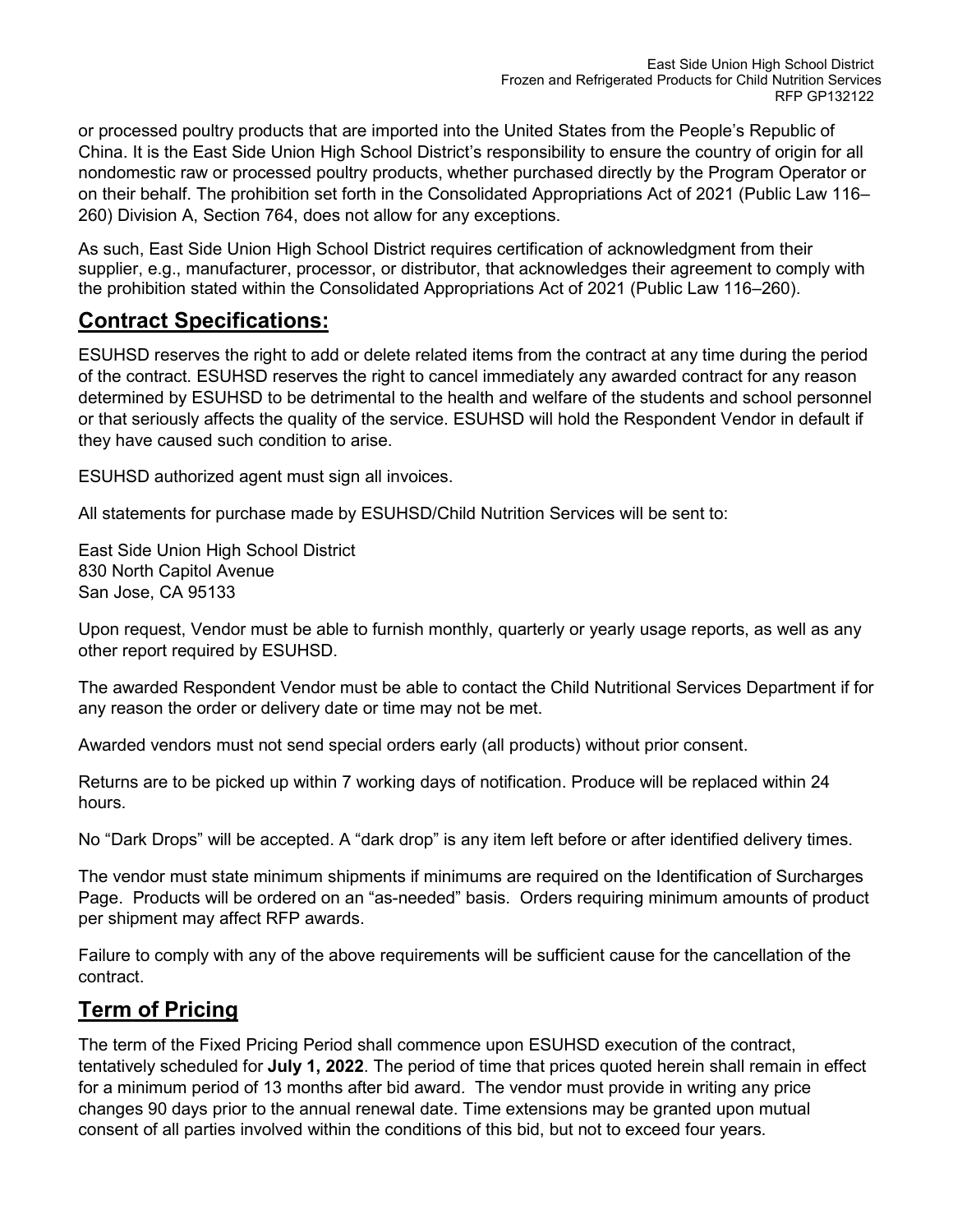In the event that parties involved consent in contracting time extensions, the following conditions for price adjustments shall apply. Prices bid herein may increase with the mutual consent of parties involved. The effective date of such increase shall be specified in writing by the District. All proposed price increases shall require the submission by the vendor of the manufacturer's national or regional published price list or printed notices of price changes. All purchase orders placed under this agreement shall be delivered and invoiced at the agreement price prevailing at the time the order is placed, regardless of the actual delivery date.

# **Pricing Specifications**

#### **A.** F.O.B. delivery pricing:

Respondent Vendors must quote prices F.O.B. Destination, to the delivery location designated by ESUHSD and/or Purchasing Department for all transactions against this agreement. All transportation charges shall be prepaid to the address indicated on the purchase order unless a different address is specified in writing by ESUHSD Purchasing Department. ESUHSD will not pay shipping and handling charges, nor shall ESUHSD pay for any fuel surcharges that are not indicated herein. If the material is not received within the time specified for delivery, it will be received at the discretion of ESUHSD. Should it be necessary to refuse delivery of any material contained in the bid document, the Respondent Vendor shall be responsible for the cost of retrieving the material in question.

#### **B.** Price increases:

The period of time that prices quoted herein shall remain in effect for a minimum period of 13 months after bid award. The vendor must provide in writing any price changes 90 days prior to the annual renewal date. Time extensions may be granted upon mutual consent of all parties involved within the conditions of this bid, but not to exceed a period of three (3) years.

In the event that parties involved consent in contracting time extensions, the following conditions for price adjustments shall apply. Prices bid herein may increase with the mutual consent of parties involved. The effective date of such increase shall be specified in writing by the District. All proposed price increases shall require the submission by the vendor of the manufacturer's national or regional published price list or printed notices of price changes. All purchase orders placed under this agreement shall be delivered and invoiced at the agreement price prevailing at the time the order is placed, regardless of the actual delivery date.

#### **Respondent Vendors Cost**

Any costs incurred by the Respondent Vendor for the development of their proposals are the sole responsibility of the Respondent Vendor and shall not be chargeable to the ESUHSD.

#### **Price Adjustments**

Prices for the services shall remain unchanged for twelve (12) months following the effective date of the contract. The Vendor shall have the right to request a price adjustment only thirty (30) days prior to the end of the contract term. During this thirty (30) days period, the Vendor may submit a request in writing to ESUHSD for a price adjustment that is consistent with and relative to price changes originating with and compelled by market trends and which changes are outside of the Vendor's control. The Vendor must fully document its request, attaching to the request, without limitation, such market data, to support the requested adjustment. ESUSHD may, in its sole discretion, approve or disapprove the requested adjustment, in whole or in part. Any approved adjustment shall be final and shall remain unchanged until the end of the next contract term.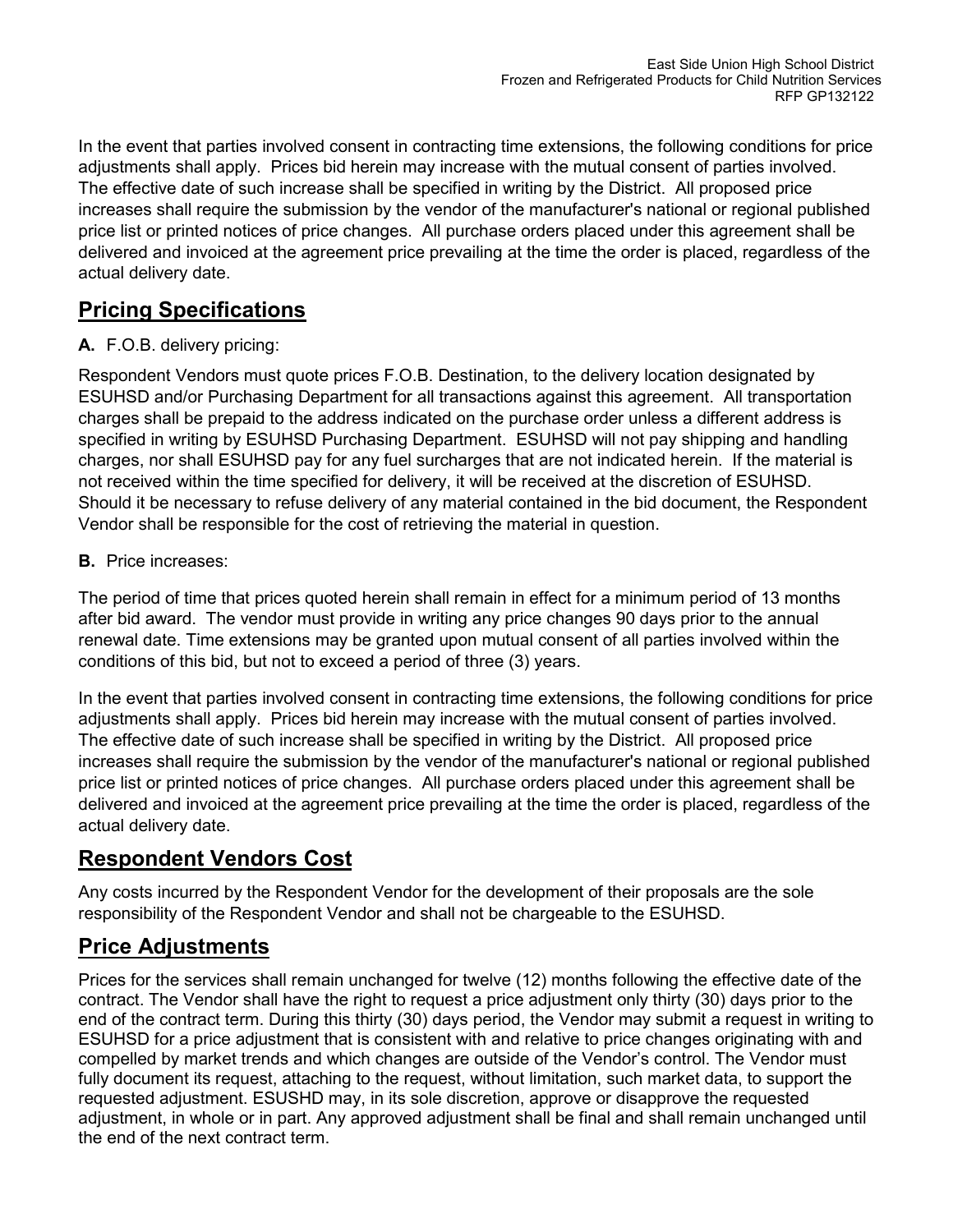# **Errors and Omissions**

If a Respondent Vendor discovers any ambiguity, conflict, discrepancy, omission or other error in this RFP or any of its attachments, they shall immediately notify ESUHSD of such error in writing and request modification or clarification of the document. Modifications will be made via addenda. Clarifications will be posted to the PlanetBids website, without divulging the source of the request.

If a Respondent Vendor fails to notify ESUHSD, prior to the date fixed for submission of proposals, of an error in the RFP known to them, or an error that reasonably should have been known to them, they shall submit proposals at their own risk, and if they are awarded the contract, they shall not be entitled to additional compensation or time by reason of the error or its later correction.

# **Exceptions**

If a Respondent Vendor takes exception to any part of this RFP, including but not limited to specification of the Insurance, Administrative and Legal Requirements as written herein or as amended by any addenda subsequently issued, must be done in writing. Said exceptions must be submitted with the proposal, failure to do so will be construed as acceptance of all items.

#### **Organization of Proposals**

Proposal responses are to be organized simply and economically. Each Proposal shall be submitted in the following order with the following documents **ALL ITEMS BELOW ARE REQUIRED IN ORDER FOR THE PROPOSAL TO BE ACCEPTED AS A RESPONSIVE PROPOSAL**:

- **1.** Cover letter Each proposal will have a cover letter on company letterhead of the company or organization submitting the proposal. The cover letter must briefly summarize the Respondent Vendor's ability to provide the products AND services specified in this RFP. The cover letter shall be signed by a representative who has the legal capacity to enter the organization into a formal contract with ESUHSD.
- **2.** Exhibit 1 General vendor information/signature page (Required ESUHSD form on PlanetBids)
- **3.** Exhibit 2 List of references: Three (3) K-12 educational client references that have received similar services from the vendor within the last three (3) years. (Required ESUHSD form on PlanetBids)
- **4.** Exhibit 3 Statement of surcharges- ex. Delivery to sites, (extended) warranties. (Required ESUHSD form on PlanetBids)
- **5.** Exhibit 4 Buy American Certification for Child Nutrition Services (Required ESUHSD form on PlanetBids)
- **6.** Exhibit 5 Proposal Forms (item pricing) Provide additional manufacturer brands and flavors with corresponding prices when asked for assorted flavors. (Required ESUHSD form on PlanetBids)
- **7.** Exhibit 6 Fingerprinting requirements (Required ESUHSD form on PlanetBids)
- **8.** Exhibit 7 Certificate of Non-Discrimination (Required ESUHSD form on PlanetBids)
- **9.** Exhibit 8 Conflict of Interest (Required ESUHSD form on PlanetBids)
- **10.** Exhibit 9 Non-collusion Declaration (Required ESUHSD form on PlanetBids)
- **11.** Exhibit 10 PRU-21 China Prohibition Certification (Required ESUHSD form on PlanetBids)

**12.** W-9

**13.** Certificate of Liability Insurance (Endorsed to East Side Union High School District upon award.)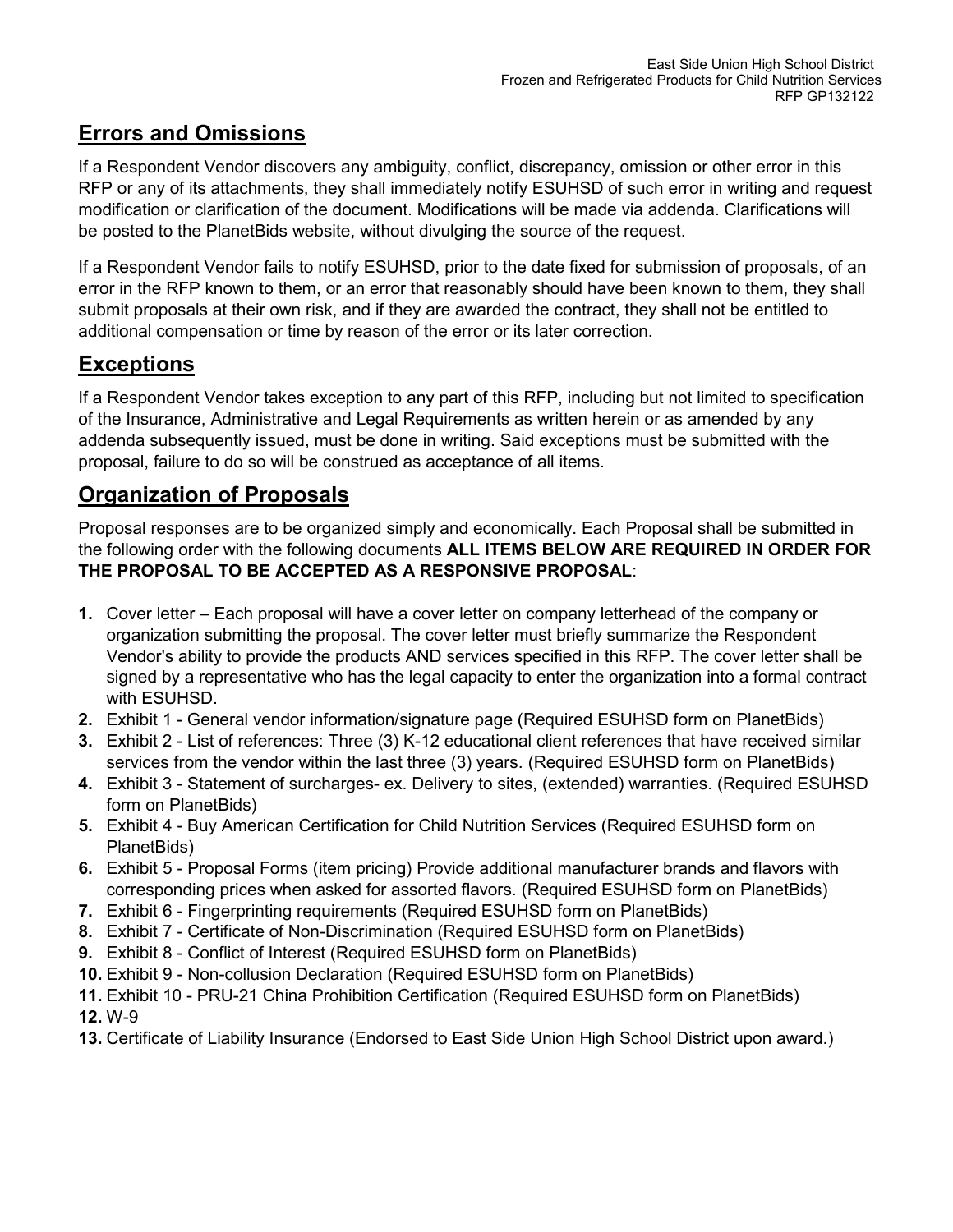# **Proposals Become the Property of ESUHSD**

Proposals become the property of ESUHSD and information contained therein shall become public property subject to disclosure laws after Notice of Intent to Award. ESUHSD reserves the right to make use of any information or ideas contained in the proposal.

### **Confidential Material**

Respondent Vendor must notify ESUHSD in advance of any proprietary or confidential material contained in the bid and provide justification for not making such material public. ESUHSD shall have sole discretion to disclose or not disclose such material subject to any protective order which Respondent Vendor may obtain.

# **Rejection of Proposals, Waiver of Informalities**

With respect to this RFP, ESUHSD reserves certain rights at any time as follows:

- 1. Reject any proposal without indicating any reason for such rejection;
- 2. Waive or correct any minor or inadvertent defect, irregularity or technical error in a proposals, or in the process, or as part of any subsequent contract negotiation;
- 3. Request that vendors supplement or modify all or certain aspects of their proposals or other documents or materials submitted;
- 4. Terminate this RFP and issue a new RFP;
- 5. Modify the selection process, the specifications or requirements for materials or services, or the content or format of the bids;
- 6. Extend a deadline specified in this RFP, including deadlines for accepting proposals;
- 7. Negotiate with any or none of the vendors;
- 8. Modify the final contract from terms described in this RFP;
- 9. Terminate failed negotiations with a vendor without liability, and negotiate with other vendors;
- 10. Disqualify any vendor on the basis of a real or apparent conflict of interest, or evidence of collusion that is disclosed by the proposal or other data available to ESUHSD;
- 11. Request that services be provided by certain staff of a vendor, or request that certain staff of a vendor is excluded from providing services as determined by ESUHSD to be in its best interest;
- 12. Reject a vendor's proposal where the vendor is in breach of, or in default under, any other agreement with the ESUHSD;
- 13. The award may be made either by line item, section or in its entirety, at the sole discretion of ESUHSD.

#### **Cancellation**

This solicitation does not obligate the ESUHSD to enter into an agreement. ESUHSD retains the right to cancel this RFP at any time, should the project be canceled, ESUHSD loses the required funding, or it is deemed in the best interest of ESUHSD. No obligation, either expressed or implied, exists on the part of ESUHSD to make an award or to pay any cost incurred in the preparation or submission of a proposal.

# **Award of Contract**

The award, if any, will be to the Respondent Vendor(s) whose proposal best complies with all of the requirements of the RFP documents and any addenda. Purchase orders shall be awarded to the Respondent Vendor(s) whose offer is determined to be the most advantageous to ESUHSD from the standpoint of suitability to purpose, quality, service, previous experience, price, ability to deliver, or for any other reason deemed by the Purchasing Manager to be in the best interests of ESUHSD and, as such,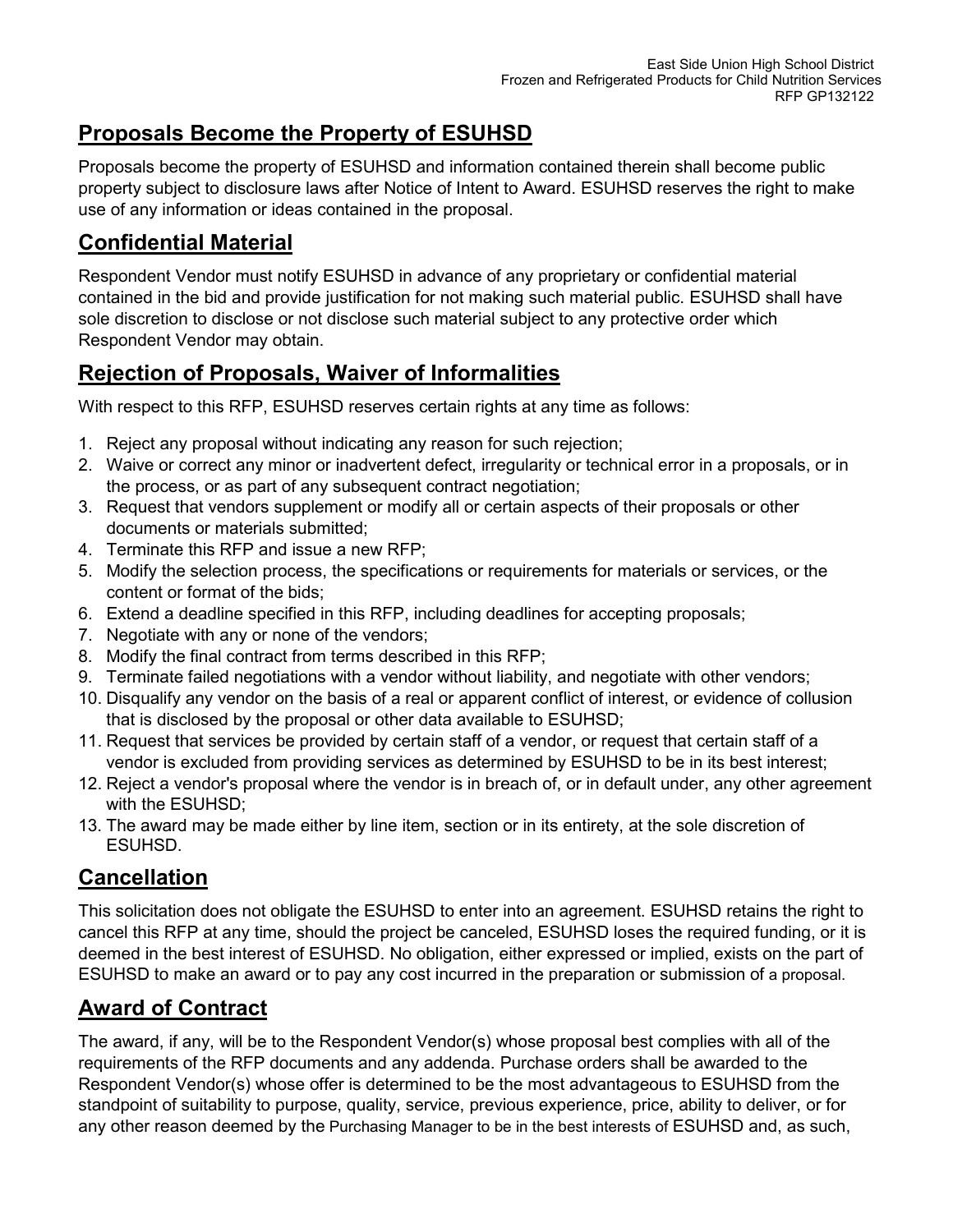will not be determined by price alone and may not be the lowest bid especially where services are of utmost importance. The complete contract shall include the purchase order(s) and all amendment thereto, and the terms of this RFP and all attachments and amendments hereto.

#### **General description of the Proposed Contract**

After the evaluation process is completed, the recommendation for award to one or more vendors will go forward to the Superintendent on behalf of the Board of Trustees for approval and then to the full Board of Trustees for Approval on **June 23, 2022.**

The term of the purchase order contracts will be from July 1, 2022 to June 30, 2023, with the ability to extend the Contract for two (2) additional one (1) year terms.

The Contract will require the proposer to adhere to the terms of their proposal and to act in accordance with all applicable laws and regulations that are in effect at the time the purchase order contract is signed, and that become effective during the term of the contract.

#### **Execution of the Contract**

The contract shall be signed by the Vendor and returned, along with the required attachments to the East Side Union High School District within 10 working days. The period for execution may be changed by mutual agreement of the parties. Contracts are not effective until approved by the appropriate East Side Union High School District officials. Any work performed prior to receipt of a fully executed contract shall be at Vendor's own risk.

#### **Failure to Execute a Contract**

Failure to execute the contract within the time frame identified above shall be sufficient cause for voiding the award. Failure to comply with other requirements within the set time shall constitute a failure to execute the contract. If the successful Vendor refuses or fails to execute the contract, the East Side Union High School District may award the contract to the next qualified highest ranked Vendor.

#### **Force Majeure**

The Vendor acknowledges ESUHSD is not liable for interruption of services due to any of the following causes, to the extent beyond its reasonable control: acts of God, accidents, riots, war, terrorist acts, epidemic, pandemic, quarantine, civil commotion, government order or law, and natural catastrophes.

#### **Termination of Contract**

The ESUHSD reserves the right to terminate any contract awarded hereunder for default at ESUHSD's convenience. If the contract is terminated for convenience, the vendor shall only be paid for services and products rendered at the date of notice of termination. Because ESUHSD terminates the contract, this does not preclude the vendor from meeting obligations to other school districts that have entered into a contract with the vendor utilizing the piggyback clause, if applicable.

#### **Payment Invoicing**

The ESUHSD will only pay by original invoice that has been signed by an ESUHSD employee. Invoice will not be paid if there is no signature as stated above. Invoices must be made out to ESUHSD and sent to the accounts payable at [cardonak@esuhsd.org.](mailto:cardonak@esuhsd.org) Invoices must show purchase order number, description of items purchased, unit prices, and all applicable taxes, and must include the Buy American certification stated earlier in the RFP. Invoices not including the proper purchase order number may experience delayed payment. Payment will be made on completion of the order. ESUHSD payment terms are Net 30.